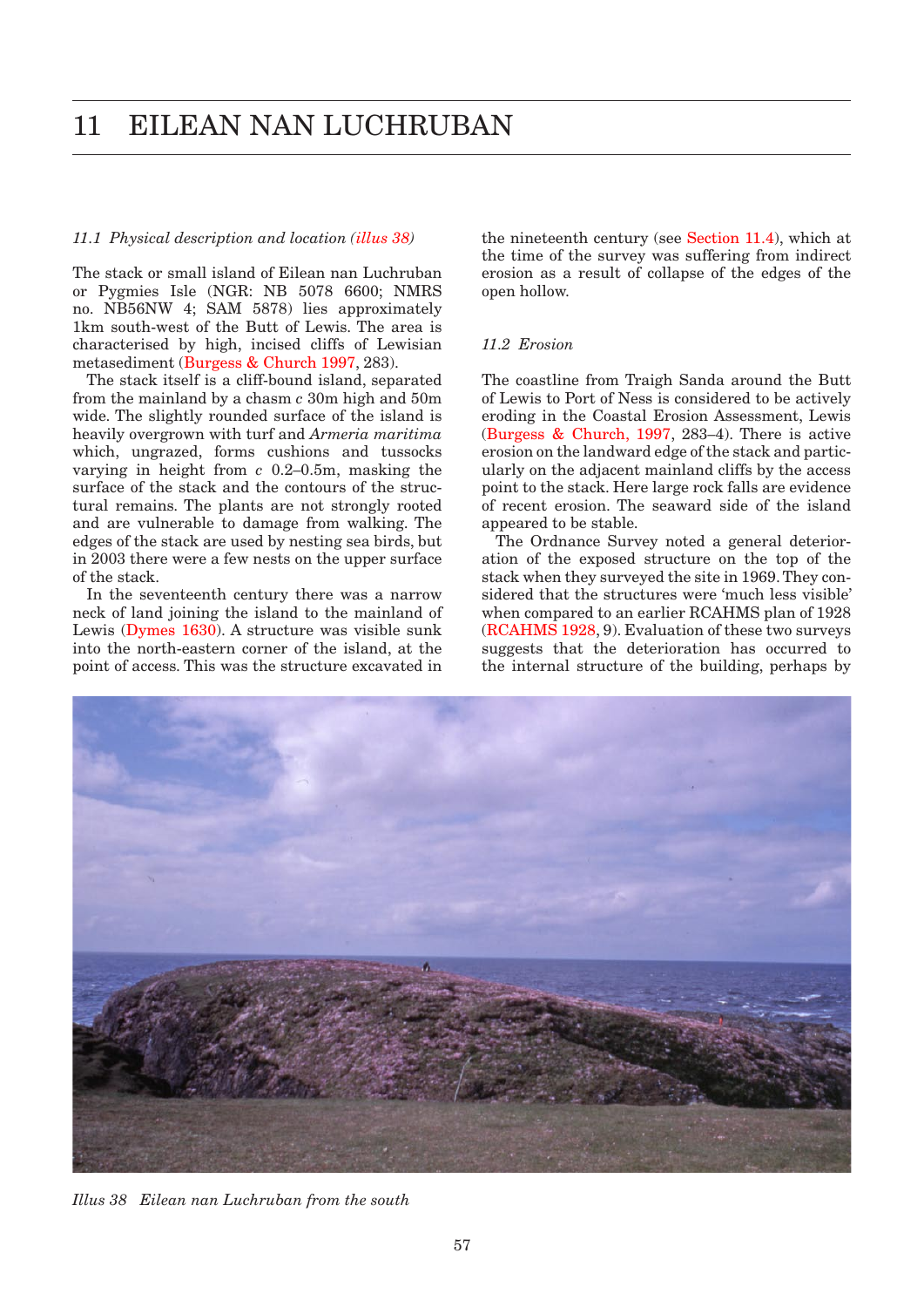<span id="page-1-0"></span>

*Illus 39 Mackenzie's plan of Eilean nan Luchruban*

animal or human agency, rather than to the outer edge adjacent to the cliff line.

The nature and severity of this erosion is, however, not of immediate concern. The main structures are on the sheltered, landward side of the stack, away from the full force of the Atlantic Ocean, and it is unlikely that large parts of the site would be lost in the near future, although slow decay will continue.

## *11.3 Access*

Access entailed an initial 1km walk, followed by an easy, angled 30m descent on fixed ropes attached to stakes driven into the ground. The base of the chasm between the mainland and stack is above most high water levels, so it was possible to walk across to the foot of the stack. From here a 20m ascent gained access to the summit. The initial ascent was made using climbing techniques with natural rock anchors. Two stakes were then fixed as far from the visible archaeology as was possible and static ropes anchored from these. On the final retreat, the stakes were lifted and the last descent made, again using climbing techniques with natural rock anchors.

The main risk at Luchruban was from loose blocks of stone around or above the descent route on the landward side, which were potentially very dangerous. This risk was controlled by choosing the most solid route down, and then dislodging all loose rock from above and around this route.

### *11.4 Previous work*

Eilean nan Luchruban (the Pygmies Isle) was first mentioned by Dean Munro in about 1549. He was made aware of the site from the reports made by earlier investigators, although no references are known for the[se \(Mackenzie 1905, 24](#page-2-0)8). He described the site as being a 'kirk' where pygmies were buried. There are several references to the island throughout the following centuries. Captain Dymes investigated the remains in the 1630s, and John Morrison of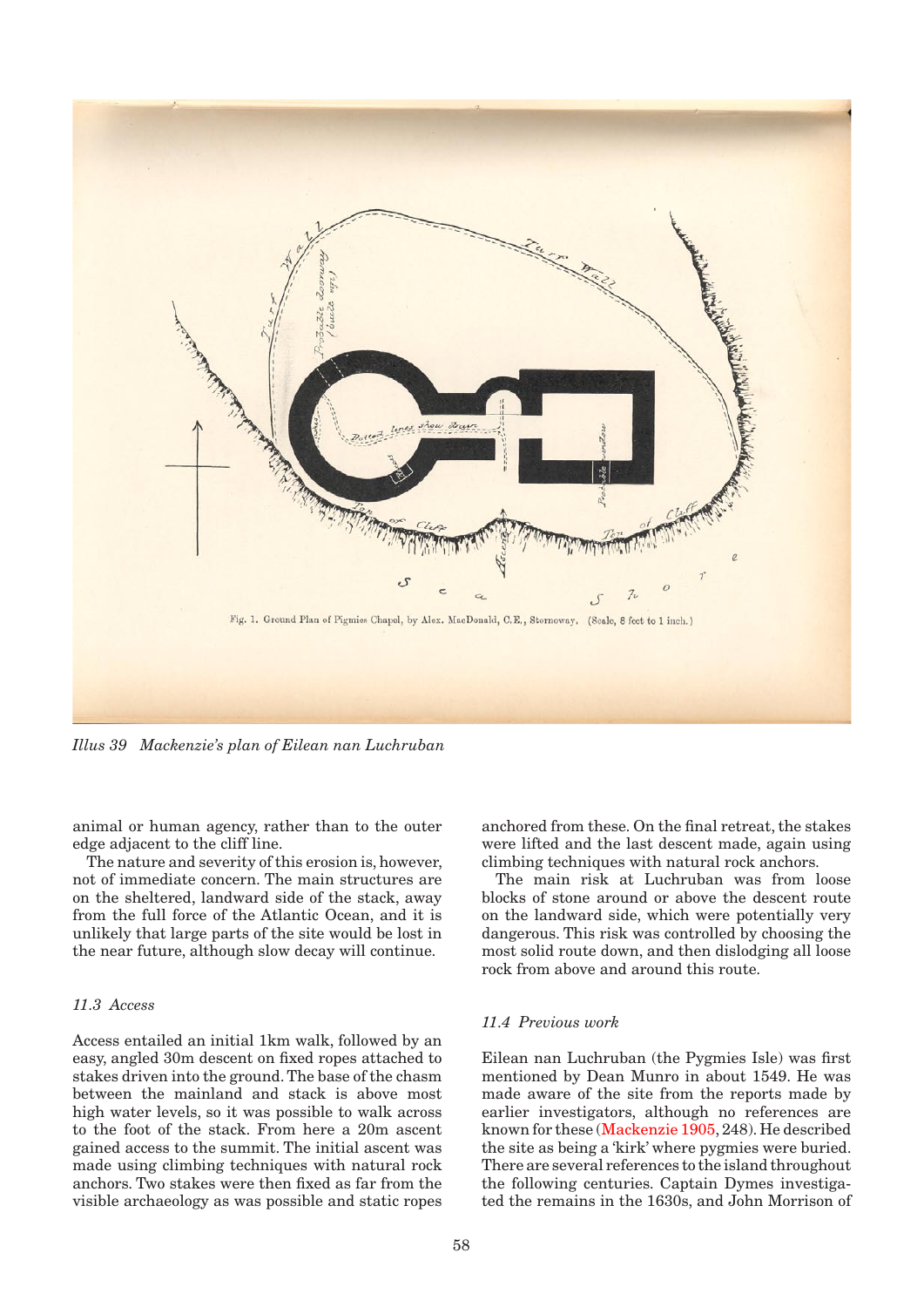<span id="page-2-0"></span>South Bragar mentions the site in 1680 (MacGregor 1967, 178; Robson 2004, 19). Martin Martin also notes the place in his accounts at the end of the 17th century, although it is doubtful whether he visited the site. A full description of these visits and reports has been undertaken elsewhere (MacGregor 1967; Robson 2004). It is important to note, however, that the site appears to have become infamous due to its association with the local tradition that it was once inhabited by 'pygmies'.

William Cook Mackenzie commented upon various excavations carried out on the site, and published a detailed account of those undertaken by his brother and his cousin (Mackenzie 1905, 248–58). He describes a semi-subterranean rectangular building visible on the surface of the stack, and attached by a passage to a circular structure, the interior length of the whole complex being 24′ 9″ (*c* 8m; ibid, 253). A stone-lined drain ran under the structure of the buildings. The whole complex was surrounded by an enclosure wa[ll \(illus 39\).](#page-1-0)

The Mackenzie excavations yielded five sherds of pottery; a base, three body sherds and a rim (ibid, 252), the latter four of which were identified by R B K Stevenson (1946, 141) as Neolithic in date. The base was interpreted as being of more recent date. There is scant stratigraphic evidence for the location of the material, which came from the interface between a dark loam and a layer of sea sand within the rectangular building (Mackenzie 1905, 252).

A plan of the site was published in the RCAHMS Inventory of 1928 (site 22, 9), and was resurveyed at a scale of 1:2500 by the Ordnance Survey in 1969. It was also included in the coastal surveys conducted in 1978 and 1996 [\(Cowie 1995; Burgess & Church](#page-1-0)  [1996\).](#page-1-0)

Recent survey work around the site has uncovered the possible remains of several standing stones, which may be associated with the prehistoric activities on the island, and which are to be investigated [in more detail in forthcoming work \(Barrowman,](#page-0-0)  C S 2007, 29–32; Barrowman, C S forthcoming a) and b)).

### *11.5 The surve[y \(illus 40\)](#page-3-0)*

There is a stone-built structure partly dug into the south-east corner of the island, immediately adjacent to the access route used by the survey. An enclosure wall runs around this structure, and there are two slight hollows to the north of this, which may represent further remains below the thick vegetation. Because of the vegetation growth, referred structural measurements below are approximate.

### *Structure A*

Structure A was the building identified in the past by Dean Munro as a chapel, and it formed the eastern part of the whole structure. This rectangular but much collapsed and overgrown building was orientated E/W and was semi-subterranea[n \(illus 41\).](#page-4-0)  Its internal measurements were approximately 2 × 2.5m. One clearly defined drystone wallface survived a maximum of six courses on the SW-facing side [\(illus 42\)](#page-4-0). The opposing wall formed a curve of loose, irregular stone and was partially obscured by vegetation. This appeared to have been rebuilt recently, and may have been the result of reconstruction of the building after excavation in the early 1900s. There was no sign of the passage exit connecting this structure to Structure B.

Three plain sherds of pottery were recovered from this building, two body sherds and one base sherd. They came from an eroding scar north of the internal wall and are late prehistoric or later in date (s[ee Appendix 3\).](#page-0-0) A hammerstone was also recovered from a further eroding scar in the northern wall, although at a higher point, and it is possible that this came from the backfill of Mackenzie's excavations. Three probable struck quartz flakes were also found.

#### *Structure B*

Structure B was the circular building described by Mackenzie (1905, 252). Its form appeared to be slightly oval, with a long axis orientated N/S, but the structure was much overgrown and collapsed. On the north-eastern edge of Structure B, a wall corner was visible, presumably the north-western edge of the passage which joined Structures A and B. There was no longer any sign of the drain described by Mackenzie (ibid, 253).

#### *Structure C*

Structure C lay to the west of A and B, and consisted of a slight, oval concavity, which may have been structural, in the terracing of the island surface. It measured 3 × 4m.

### *Structure D*

Structure D was another slight, circular concavity to the north-east of Structure C, with traces of a possible retaining drystone wall around its northern edge and a large stone slab along its eastern edge. It measured *c* 4m in diameter and was heavily overgrown.

#### *Structure E*

The enclosing wall shown on Mackenzie's p[lan \(illus](#page-1-0)  [39\) was a](#page-1-0) circular wall, running around the northwest side of Structures A and B, and to the north-east of Structure A before reaching the cliff edge, and curving around to the south-east. There was a small break of *c* 2m in the wall at this point which was used by Mackenzie and STAC as the access route. The wall began again to the south of Structure B, and curved round the south-west and west sides of this before joining its northern exten[t \(illus 40](#page-3-0)).

The wall seemed to form an external wall to Structures A and B where it abutted them to the north-east, east, south and south-west, and enclosed an overgrown but slightly concave area to the north and north-west. The entire wall was circular in plan,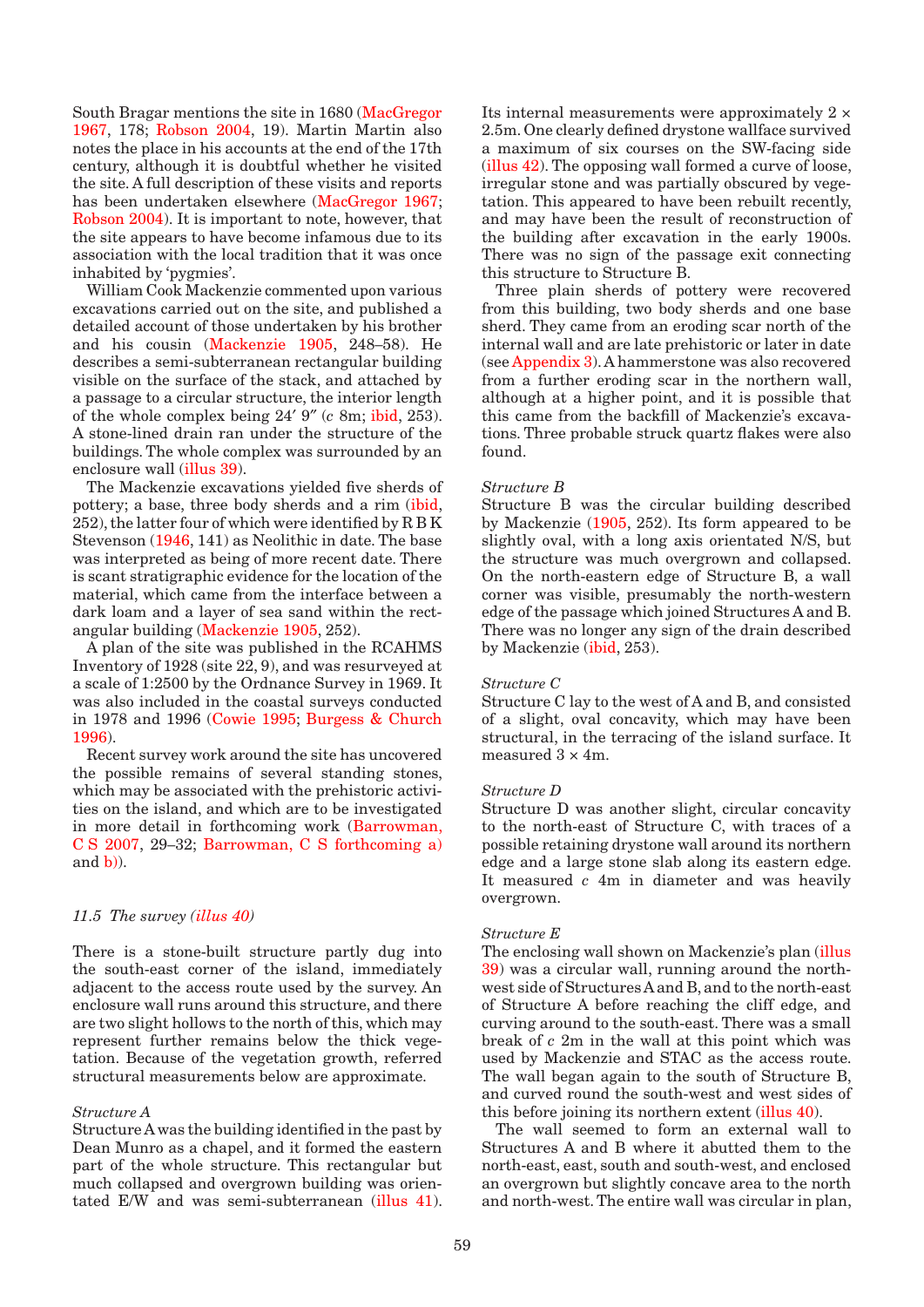<span id="page-3-0"></span>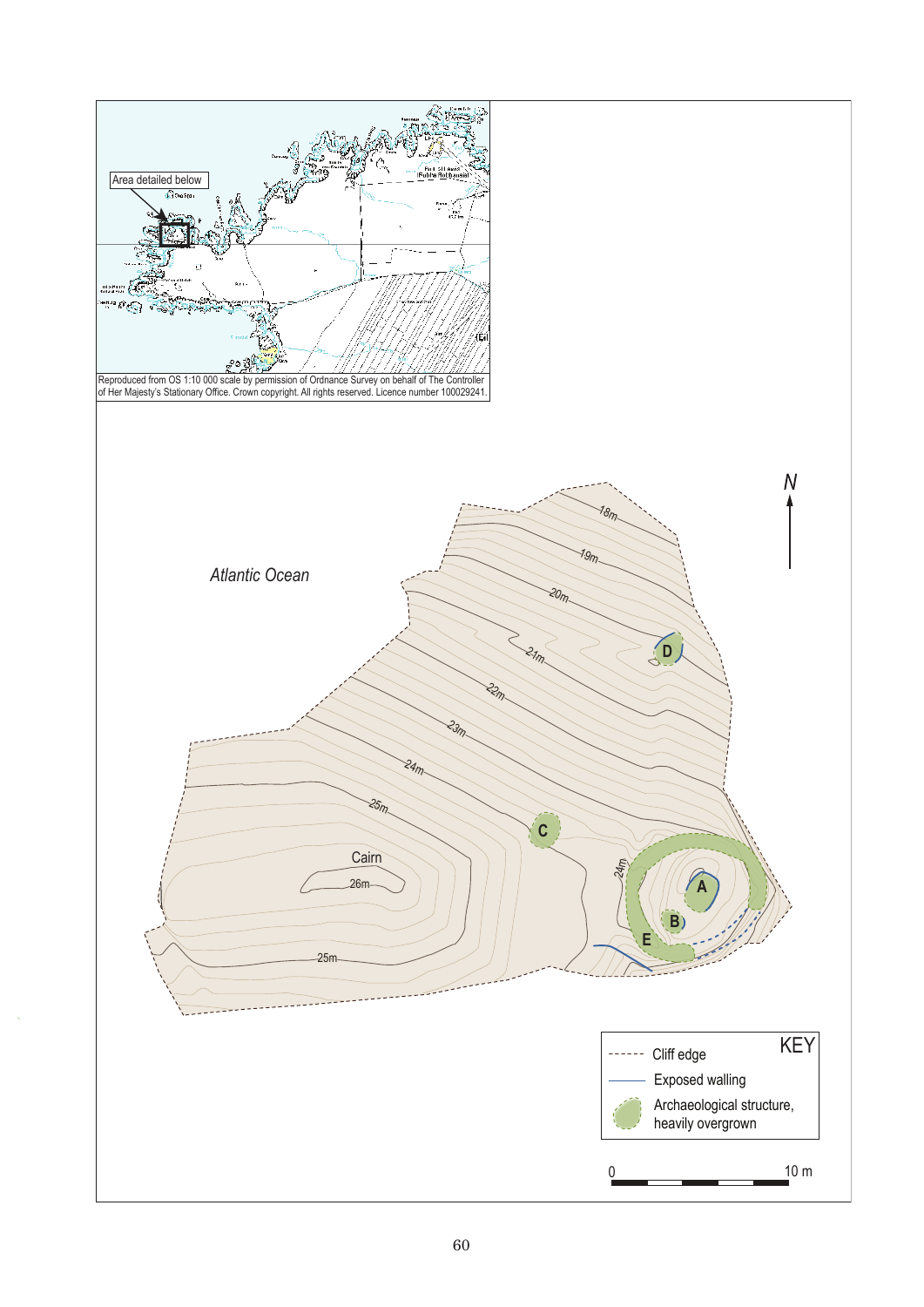<span id="page-4-0"></span>

*Illus 41 (above) General view of Structure A, Eilean nan Luchruban from the north*

## *Illus 42 (right) Walling of Structure A, Eilean nan Luchruban from the south*

and measured *c* 12m in diameter, and was 1.5m broad on average. No stone work was visible, given the thick vegetation cover, although there were some eroding faces to the south and south-west, outside and downslope of the wall, which showed coursed stonework. This indicated the extent of the archaeology to be at least 4m from Structure A.

# *11.6 Discussion*

On the basis of an early tradition of a chapel referred to by Dean Munro in 1549, this stack has been identified for many years as an early Christian oratory or hermitage (eg [Thomas 1971,](#page-2-0)  85–6). There is, however, no place name evidence for such an attribution, which may have derived

*Illus 40 (opposite) Location map and topographic survey of Eilean nan Luchruban*